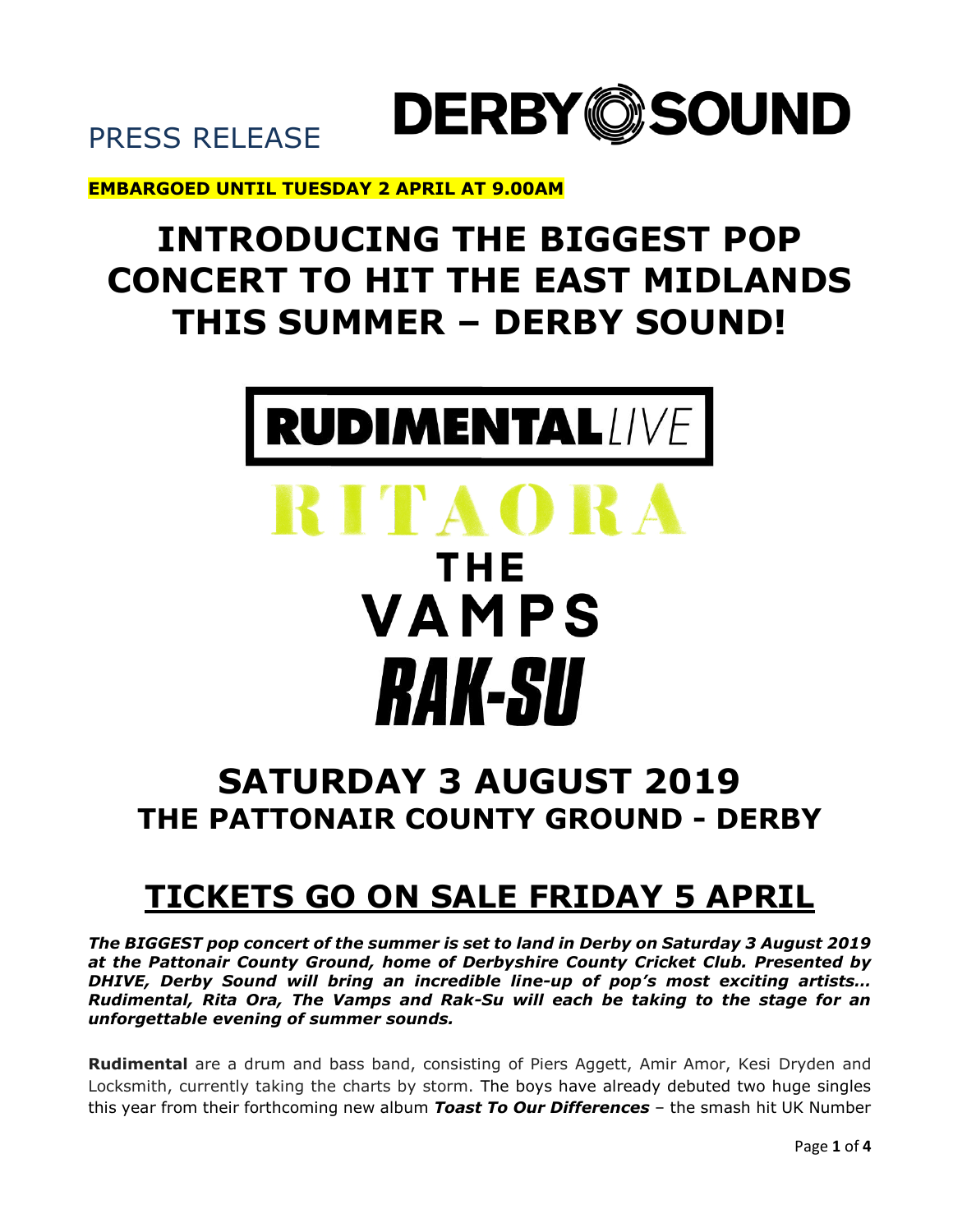One *These Days* ft. Jess Glyne, Macklemore & Dan Caplen - currently the biggest-selling record of 2018 in the UK - and *Let Me Live* (prod. with Major Lazer) ft. Anne Marie and Mr. Eazi.

With two Number One albums and three Number One singles already under their belts, Rudimental have sold over 20 million singles and over two million albums – extraordinary numbers for a band who have consistently moulded new and inventive sounds to push the boundaries of conventional pop music.

**Rita Ora** has cemented herself as one of the UK's most successful pop acts of the decade and shows no signs of slowing down in 2019. Since her rise to prominence in 2012 Rita has sold a staggering seven million singles, had 13 top ten hits and recorded a Number One platinum-selling debut album with *Ora***.** Rita recently entered the Official Chart history books, breaking a record held for 30 years. The singer's release, *Let You Love Me,* became her 13th Top 10, meaning Rita set a new UK chart record for the most Top 10 singles by a British female artist.

**The Vamps** burst on to the scene in 2013 - debuting at Numbers Two, Three and Two with their first three singles *Can We Dance, Wild Heart and Last Night*. Their debut album, 2014's *Meet The Vamps***,** was another smash, followed 18 quick months later by their second album, *Wake Up.* Along the way there were collaborations, with Demi Lovato (a duet on *Somebody To You*), Brooklyn Beckham (*Wake Up*), Shawn Mendes (*Cecilia*) and 20th Century Fox for the soundtrack of Kung Fu Panda 3). And in between already they've undertaken two world tours and an arena tour. Their fourth album **Night & Day** (Day edition) was released in 2018.

**Rak-Su** is a four-piece group from Watford who triumphed in The X Factor, in December 2017. Rak-Su – which stands for 'tracks vs. suits' and the juxtaposition of carefree youth and adult responsibilities – are not only the first male band to win the competition, but also the first ever X Factor act to have had three of their singles top the UK iTunes chart while being on the show, including original tracks *Mona Lisa* and *I'm Feeling You. Dimelo* - the group's winners' duet with Wyclef Jean and Naughty Boy - debuted at Number Two and has now been certified Silver, spending three weeks in the Top 10 of the Official UK chart.

**Derby Sound is the most exciting event in the city's 2019 calendar; featuring Rudimental, Rita Ora, The Vamps and Rak-Su on Saturday 3 August, and is the perfect a chance to party hard to some of the hottest summer sounds, and in the landmark venue of The Pattonair County Ground, home of Derbyshire County Cricket Club. Hotly tipped to sell fast, tickets will be on sale from 9.00am on Friday 5 April 2019.** 

**Darren Riley, Commercial Director of D-Hive Ltd said** "We're pleased to have started what we hope to be a long partnership with Derbyshire County Cricket Club and are looking forward to bringing such a large-scale event to Derby. We're proud to be a part of the overall entertainment offering locally this summer and believe the community benefits to be significant."

**Ryan Duckett, Chief Executive of Derbyshire County Cricket Club said** "Following the success of the concerts we have hosted over the last few years, the Club is delighted to be able to host another major music event at the Pattonair County Ground this summer. Rudimental, Rita Ora, The Vamps and Rak-Su all have a huge following, and I am sure it will be another great event for the City and the wider region."

**Tickets for Derby Sound on Saturday 3 August 2019, featuring Rudimental, Rita Ora, The Vamps and Rak-Su go on General Sale at 9.00am on Friday 5 April 2019.**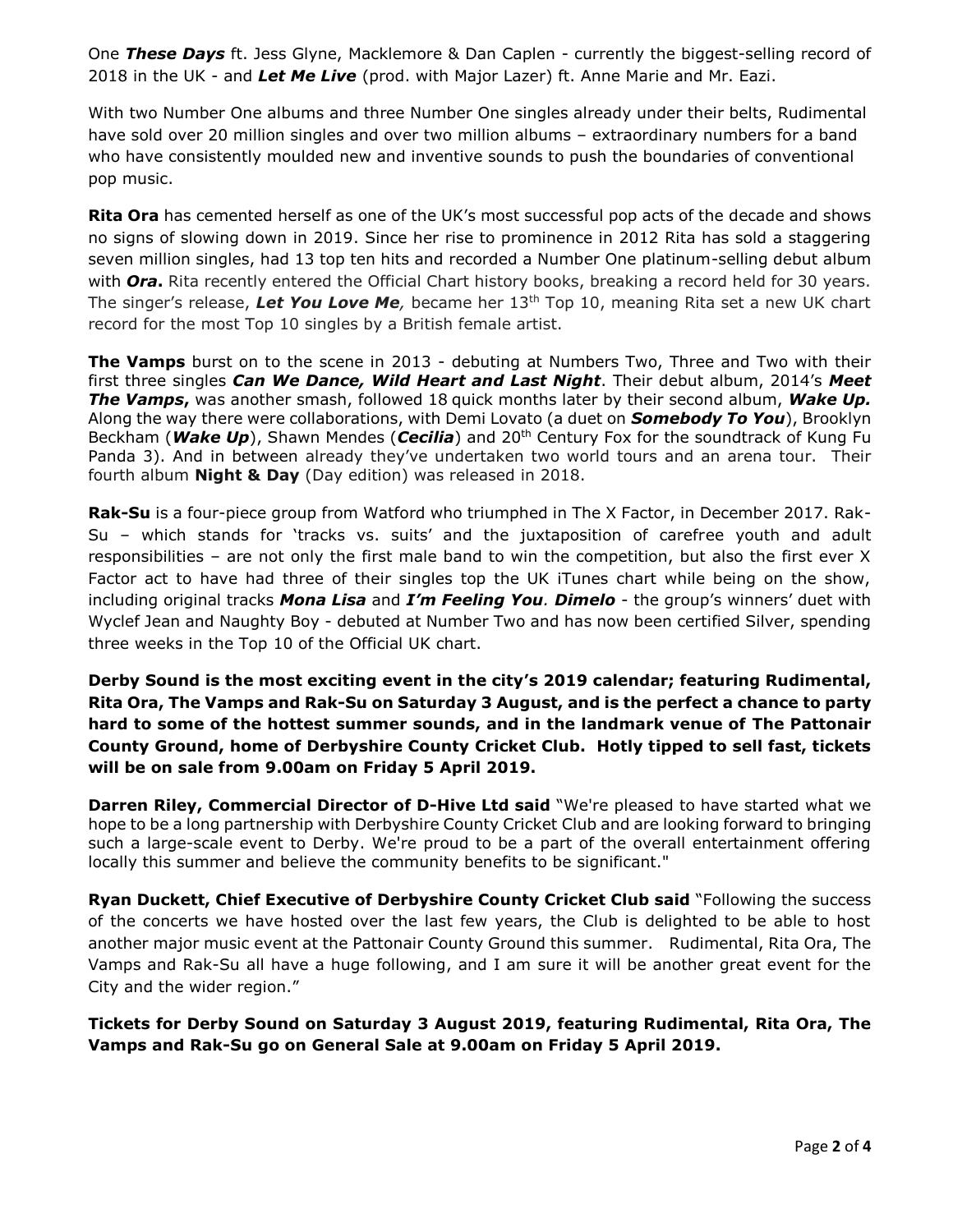#### **Tickets are available from:**

#### **[www.ticketmaster.co.uk](http://www.ticketmaster.co.uk/) www.derbyshireccc.com [www.lhgtickets.com](http://www.lhgtickets.com/)**

This is a standing only concert

#### **Standing Zone - A**

£55.00 + booking fee

Hospitality packages are available to purchase directly from Derbyshire County Cricket Club [events@derbyshireccc.com,](mailto:events@derbyshireccc.com) or 01332 388 105 and via Ticketmaster

- Fast Track upgrades are available for £5.00 each + booking fee
- Car parking is available through Ticketmaster, priced at £10.00 + booking fee
- Hotel room upgrades are available through Sound Travel <https://sound.travel/>
- Children under the age of 16 must be accompanied by an adult
- This is an outdoor concert and tickets are all standing
- 'Collector tickets' are available to purchase via Ticketmaster

#### **Accessible Tickets Purchase Information:**

A limited number of Accessible tickets will be available on a first come first served basis and will be available to purchase directly through Ticketmaster.

Please call Ticketmaster's Accessibility line on 0800 988 4440 (tickets subject to availability). Visit [www.ticketmaster.co.uk](http://www.ticketmaster.co.uk/)

#### **Artist Links**

**RUDIMENTALIVE** 

**Website:** [www.rudimental.co.uk](http://www.rudimental.co.uk/) **Twitter:** @rudimental **Facebook:** <https://www.facebook.com/Rudimental/?nr>

## **RITAORA**

**Website:** [www.ritaora.com](http://www.ritaora.com/) **Twitter:** @ritaora **Facebook:** <https://www.facebook.com/RitaOra/>

THE VAMPS **Website:** [www.thevamps.net](http://www.thevamps.net/) **Twitter:** @thevampsband **Facebook:** <https://www.facebook.com/thevampsofficial/>